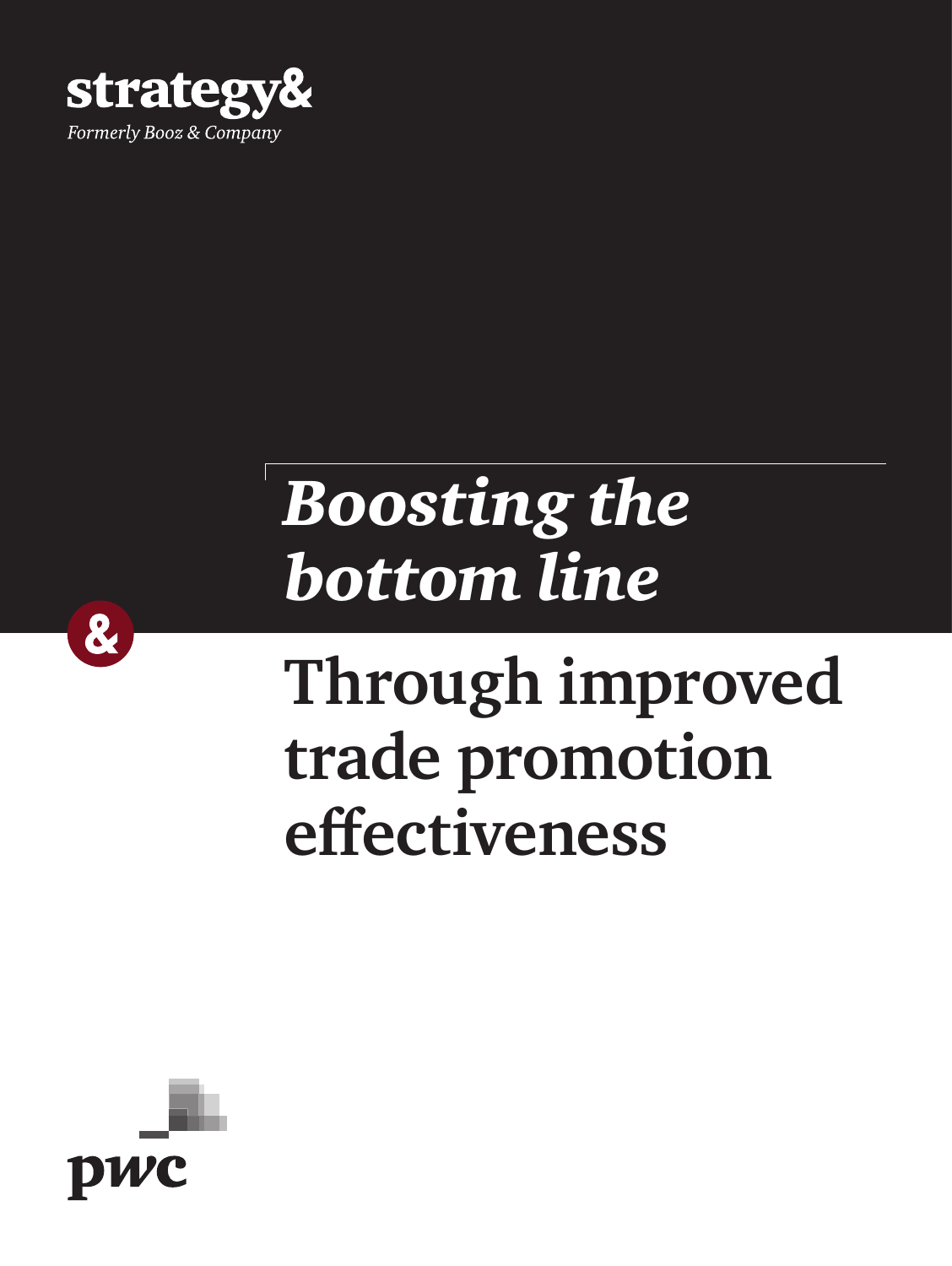#### *Contacts*

#### Dallas

#### **Trey Alexander**

*Partner* +1-214-746-6506 [trey.alexander](mailto:trey.alexander%40strategyand.pwc.com?subject=) [@strategyand.pwc.com](mailto:trey.alexander%40strategyand.pwc.com?subject=)

#### **Hans Van Delden**

*Partner* +1-214-746-6523 [hans.vandelden](mailto:hans.vandelden%40strategyand.pwc.com?subject=) [@strategyand.pwc.com](mailto:hans.vandelden%40strategyand.pwc.com?subject=)

This report was originally published by Booz & Company in 2008.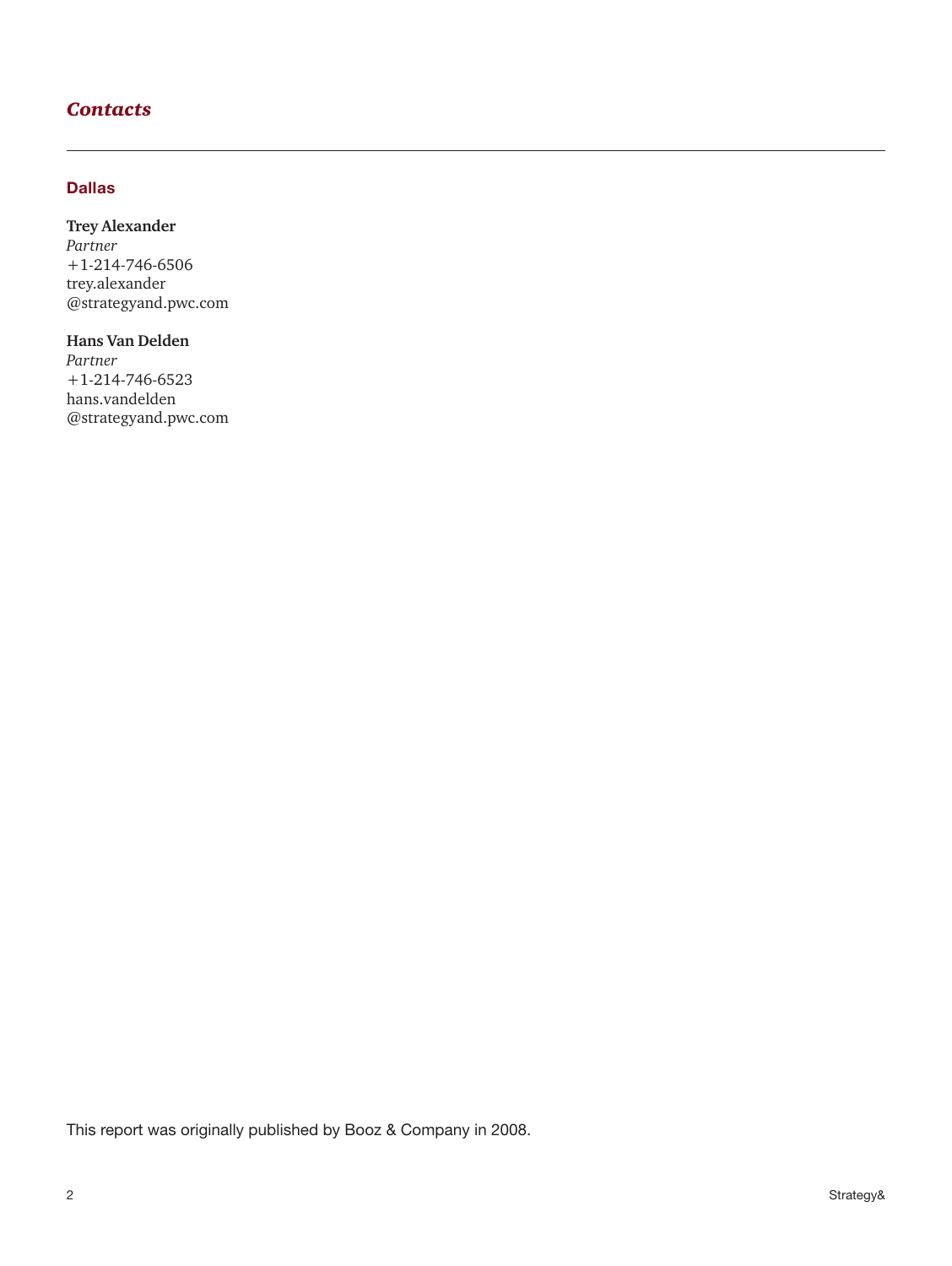### *Boosting the bottom line through improved trade promotion effectiveness*

Any discussion of collaboration between manufacturers and retailers would be incomplete without an examination of trade spending, a cash outlay that for manufacturers may account for as much as 25 percent of gross sales and is the second-largest item on the P&L, behind cost of goods sold. Leading companies embrace trade spending as a strategic investment but are increasingly funding consumer marketing, product customization, and value-added services as well. The goal is a collaboration between manufacturers and retailers to manage the trade-offs of investment decisions in a way that increases the return on the portfolio for both.

Although this shift to funding other initiatives expands companies' options and may introduce changes in the overall marketing mix, it is not a panacea: Many companies continue to underleverage their investments in trade spending, despite its financial and strategic importance. However, trade promotion spending can be optimized in a way that transforms it from a drain on return on investment (ROI) to a significant bottom-line booster. Capitalizing on the opportunity requires an effort that integrates the appropriate analytics, systems, processes, and organizational capabilities in a way that focuses the entire sales organization on the bottom line.

Manufacturers of consumer packaged goods (CPG) can transform their sales organizations to drive profitable growth — often adding 10 to 15 percent to the bottom-line operating results on an ongoing basis through improved trade promotion efficiency. The rewards can be significant: A 15 percent improvement in ROI has a major impact on the overall profit of the company (*see Exhibit 1, next page*).

Despite these encouraging numbers and the movement toward optimizing trade investments, however, the industry's overall return on trade promotions is still disappointing. Many manufacturers are so focused on generating additional volume that the overall efficiency of their trade spending is low (*see Exhibit 2, page 5*).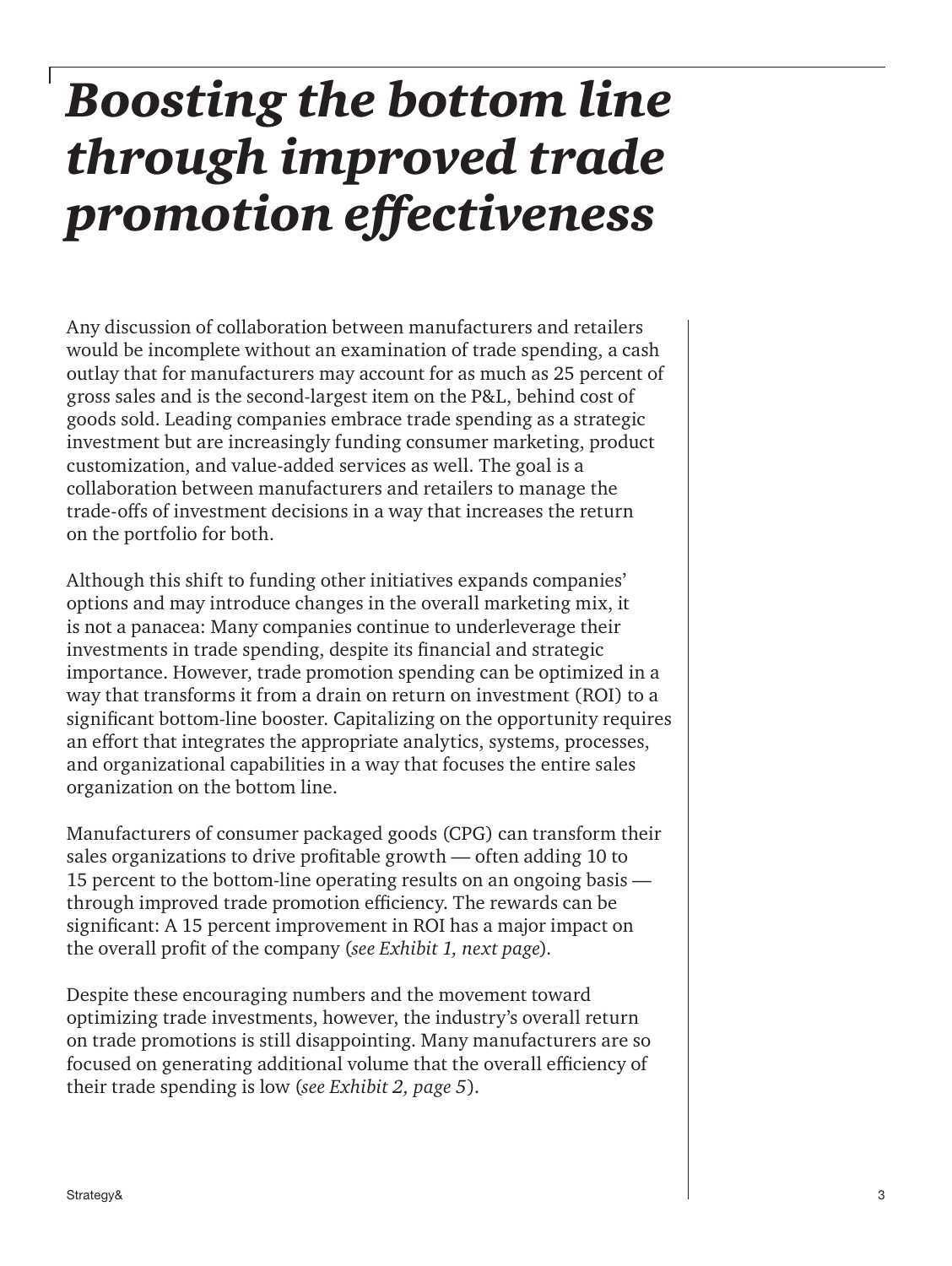#### *Exhibit 1* **The importance of trade promotion effectiveness**



Note: Using this simple formula, a company can estimate the impact that changes in trade promotion effectiveness have on its bottom line. For most CPG companies, it is hard to find a more significant, clear-cut financial opportunity.

Source: Strategy&

In fact, many companies cannot accurately and consistently distinguish between poorly performing promotions and more profitable ones. In a Strategy& survey, only 22 percent of companies could measure their trade spending at the individual event level.

#### *Issues that impede trade promotion effectiveness*

Many companies have attempted programs to improve trade promotion effectiveness, often investing millions in analyzing current performance and deploying systems with the hope of achieving step-change improvements. But in many cases, they have not taken the necessary steps to build an integrated program designed to deploy the proper capabilities in the right sequence. These programs often fail, leaving most account executives with little choice but to design and tailor promotions through some combination of intuition, experience, and custom-built spreadsheets. The first step in truly transforming a company's trade promotion program is to identify and examine the factors that are inhibiting the current program's success. These may include:

• **Reliance on top-down rules.** Certainly, not all guidelines should be eliminated: If properly developed, guidelines can drive a 2 to 4 percent increase in trade promotion efficiency. For example, one manufacturer of a highly perishable product was regularly running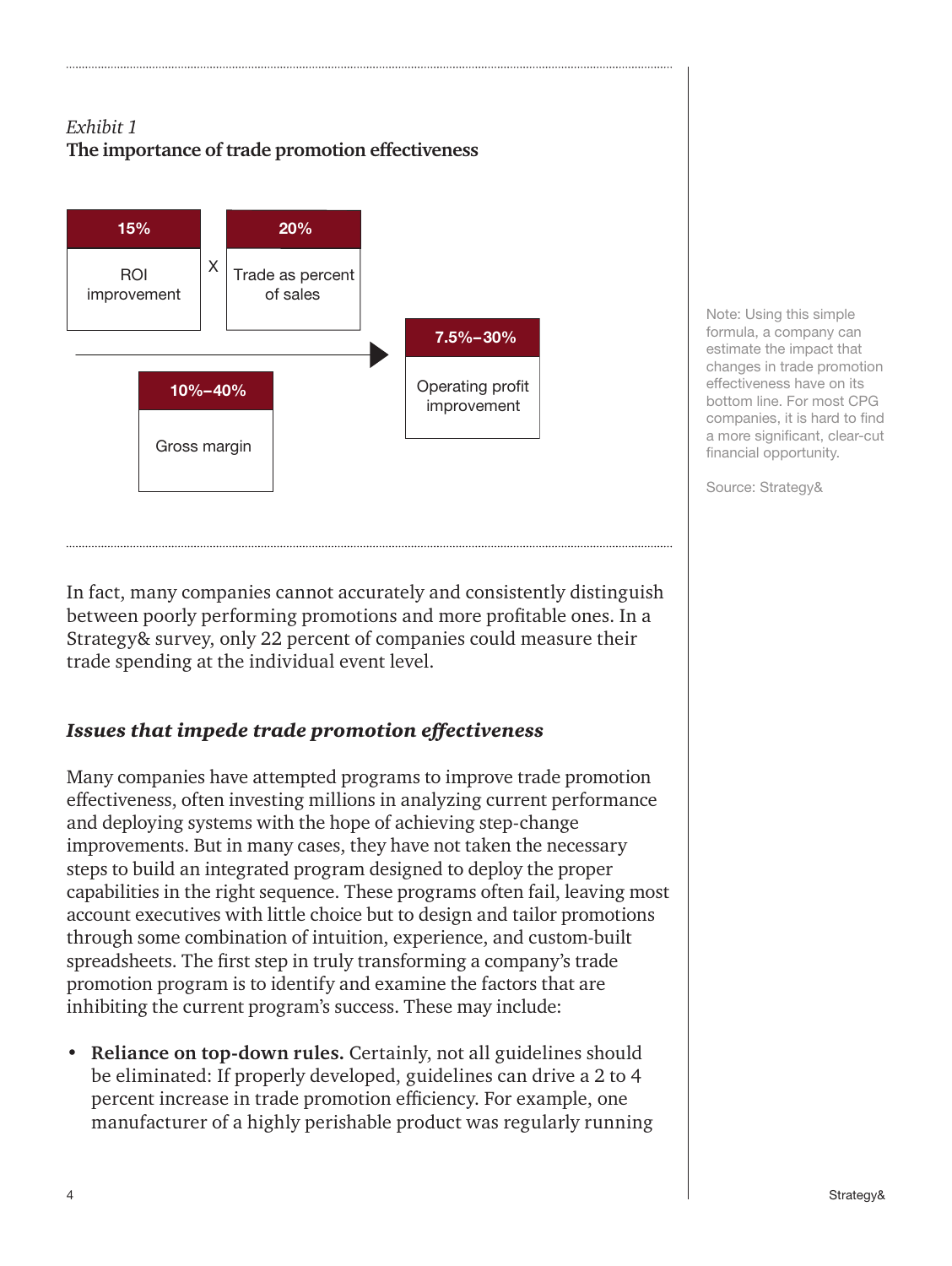### *Exhibit 2* **The industry's low returns on trade promotion investments**



#### Manufacturer's return on trade spend Cumulative event contribution



Note: Most manufacturers lose nearly one-third of the money they put into trade promotions. Trade promotion effectiveness varies widely by event; often, sales teams "buy" volume at any cost, driving down profitability.

Source: Strategy&

displays with deep discounts and having little success; consumers were simply unwilling to stock up on the product, no matter how good a deal they were offered, because the product had such a short shelf life. By removing the "deep discount" guideline and discontinuing the practice, the manufacturer saved nearly US\$6 million a year. Typically, however, guidelines prevent only the most unproductive approaches and will not drive consistent efficiency improvements. Giving manufacturers and retailers flexibility on the ground is a better path to effective spending than insisting on rigid guidelines.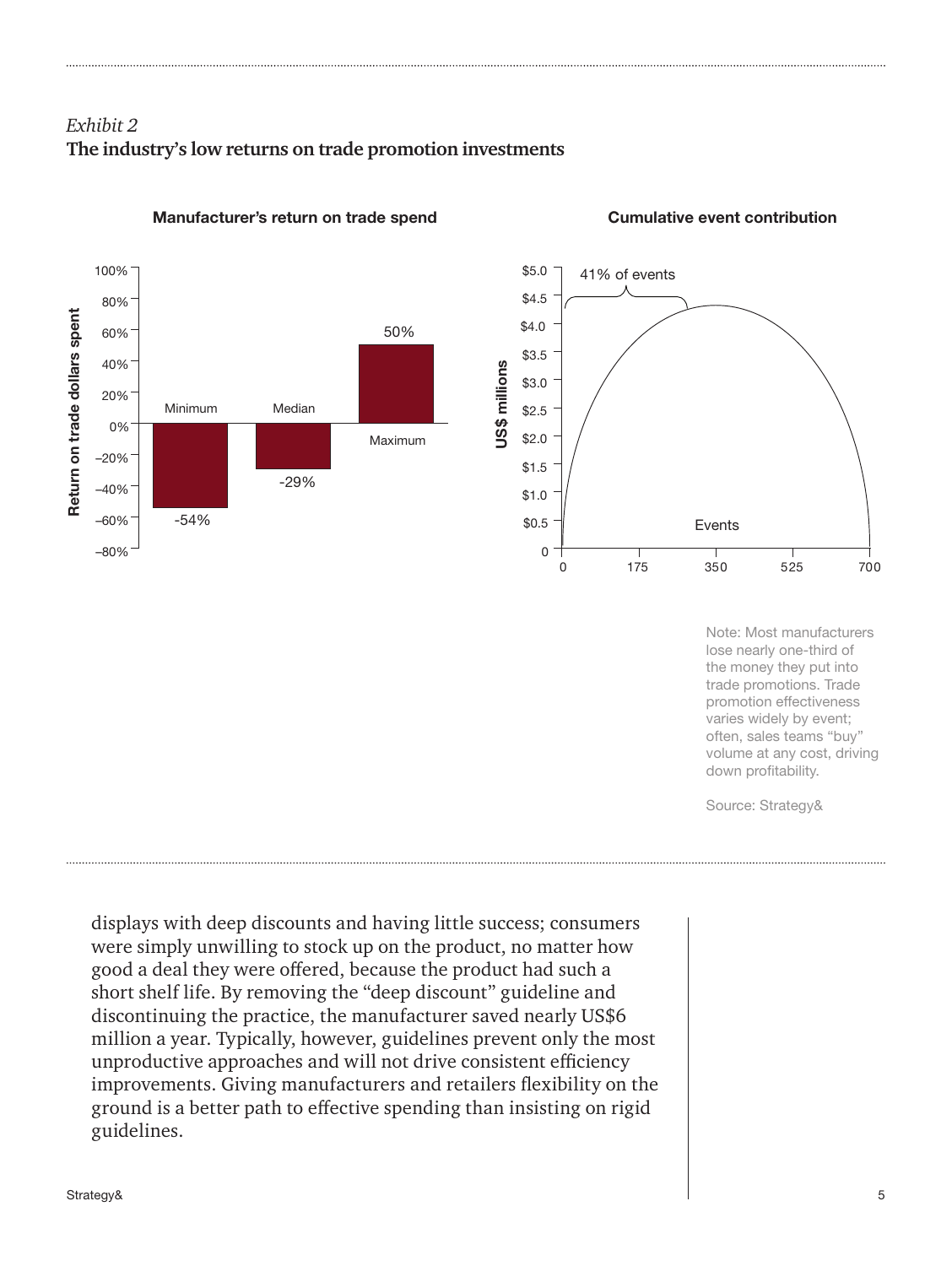- **Inability to understand promotion efficiency.** Too often, companies cannot systematically distinguish between poorly performing promotions and more profitable ones. As a result, the companies are unable to allocate resources effectively among different promotions.
- **Systems that lack robust analytical planning capabilities.** Corporate systems — especially the major systems for customer relationship management (CRM) and enterprise resource planning (ERP) — do not have the analytical capabilities necessary for trade planning and optimization. Planning effectively and optimizing trade spending is a very complex task.

Most existing systems can serve as good control mechanisms, but they need to be customized or configured to handle effective analysis and planning.

- **Inability to manage trade budgets easily.** Many companies have virtually no insight into how their trade promotion budget is being spent, both on a company-wide and a brand-centric basis. This lack of financial understanding leads to a host of operational problems, from being unable to understand how much of the budget is left to invest to being unable to accurately account for open liabilities and actual spending. Given today's strict accounting and control laws, many companies are spending hours manually collecting information from various sources to remain in compliance. These operational inefficiencies make it virtually impossible for sales teams to focus on building and selling more efficient events.
- **Organizational focus on outdated metrics.** Despite the increasing recognition that profitability should come before volume, the organizational structures of many manufacturers — from field sales to marketing — continue to focus on volume at all costs. But there is a world of difference between volume and profitable volume. By evaluating ROI, manufacturers can achieve growth in the most efficient way, but the profit mind-set must be embedded within all parts of the organization. To achieve this goal, successful organizations are increasingly using profit as a metric in their incentive and compensation structures.
- **Lack of a comprehensive program.** In some cases, companies have developed very strong capabilities in distinct areas, such as analytics, but they are not part of a comprehensive and synergistic program and thus fall victim to organizational inertia. To be effective, analytics and tools need to be linked effectively to changes in the trade promotion processes, including how events are planned, executed, and monitored.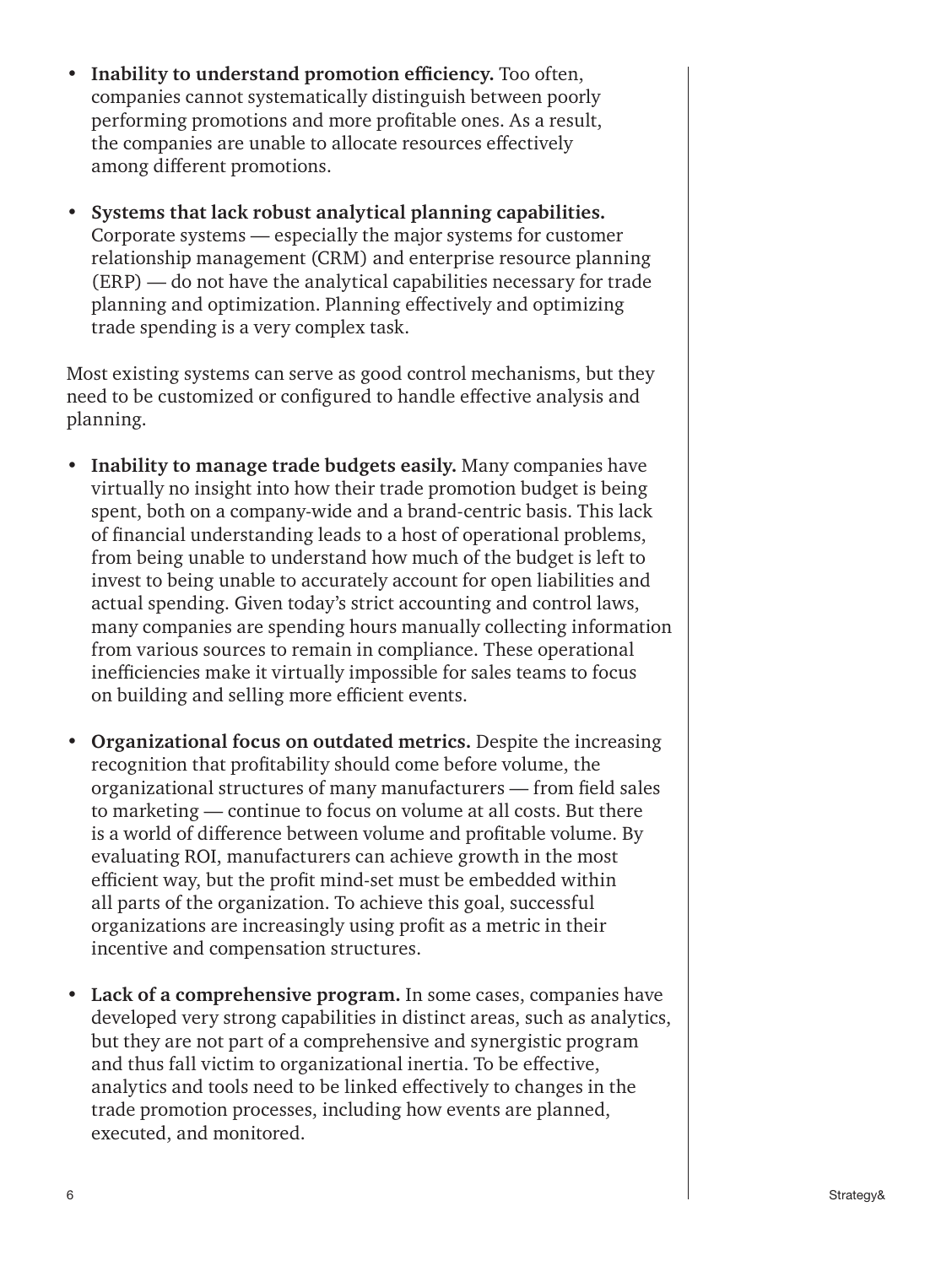#### *Finding a better way*

Despite the obstacles noted above, it is possible to change the way an organization designs and implements its trade programs. Although the tools and processes have been in place for more than 15 years, we strongly believe that success requires more than just models or tools. True transformation requires a fundamental, staged capability development for the company, driven by senior management and implemented at all levels of the organization. Success depends on a willingness to change the way an organization deploys its trade spending, gathers trade promotion data, and uses systems to analyze it. Analytics, systems, processes, and organization must be integrated to achieve a major transformation.

Strategy& has conducted in-depth trade promotion diagnostics for more than 20 CPG manufacturers. For each manufacturer, we created a database with several hundred promotional events. We found that the range in ROI between the worst and the best events for major manufacturers is negative 100 percent to more than 700 percent. Moreover, even at an account/brand level, the efficiency of the worst and best events typically ranges from 100 to 500 percent.

Why does event performance vary so widely? The account, promoted products, merchandising vehicles, pricing, timing, and financial terms all can, and often do, have a significant impact on a promotion's ROI. Consider the following: Everyone knows that displays drive more volume than do features. But displays also cost much more than features, so displays are not necessarily more efficient than features. The efficiency of a potential promotion can be assessed only by weighing the expected consumer response against the expected cost of the promotion.

Even though event performance varies widely, it is highly predictable. Reliable and accurate statistical models for predicting the volumes of trade promotions for fast-moving consumer goods have been available for years. A good statistical model can usually predict the volume of an event with an average accuracy of plus or minus 5 to 10 percent. At this level of accuracy, the ROI for a single event can be predicted with an average accuracy of plus or minus 3 percent. Compared with the observed variability in event efficiency at the account/brand level, these statistical models, which can be built internally or outsourced from a number of providers, are highly accurate.

These two insights — that event performance varies widely and that it is nevertheless highly predictable — lead us to an important conclusion: Trade promotion investments can be optimized reliably by predicting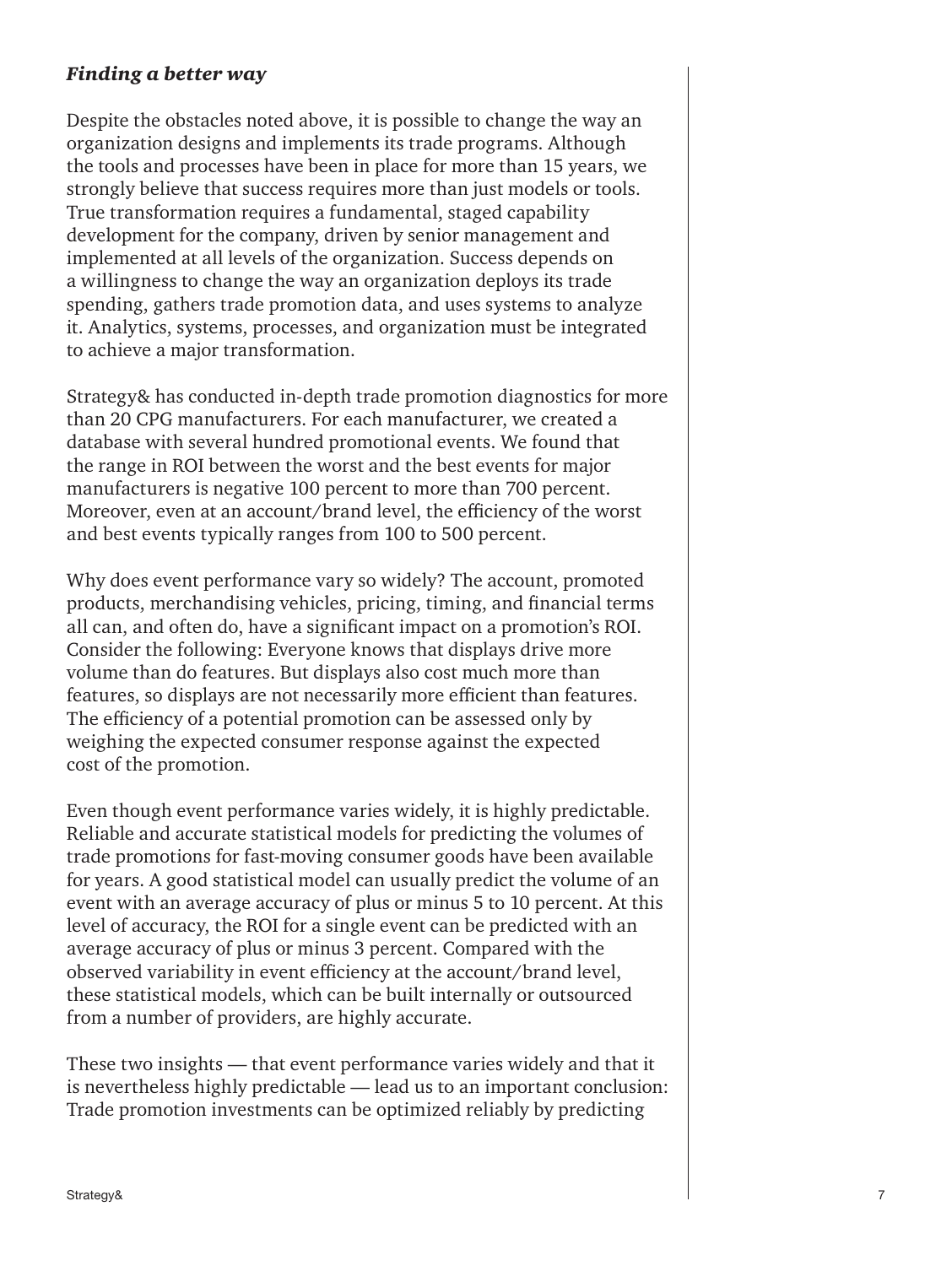performance for each individual event and selectively running more efficient events that succeed for both the manufacturer and the retailer.

Efficient events drive more volume, creating more funds for the retailer under an accrual system and thereby allowing the manufacturer to run more events with the retailer. There will be some friction in the system — e.g., "pet programs" that retailers insist on running at the manufacturer's expense. However, these can often be accommodated in a balanced promotional portfolio.

The key to getting the benefits is to move the needle toward more efficient events. It doesn't require running only events in the top quartile of efficiency. A company doesn't even need to eliminate all the unprofitable events. Simply redirecting money from the bottom quartile to the median is sufficient to drive a 10 to 25 percent ROI improvement.

Trade promotion efficiency is a staged capability. For companies to capture the benefits of efficiency improvements, they must build a set of advanced trade promotion management capabilities. To be successful, these advanced capabilities must be built on top of a robust and reliable set of foundational capabilities (*see Exhibit 3, next page*).

**Foundational.** Foundational capabilities include all of the functions needed to fund, plan, and pay for a trade promotion — i.e., basic skills that any CPG company must have. These capabilities should be optimized for speed and efficiency, but they must be balanced against an appropriate set of spending controls to ensure compliance with finance and auditing procedures. Foundational capabilities are typically supported by and delivered through a company-wide CRM or ERP package. However, deploying foundational capabilities should not be considered an "out-of-the-box" implementation project. These capabilities must be carefully configured to meet the differing needs of manufacturers' business strategies. Foundational capabilities must also be developed in a way that efficiently enables the launch of advanced capabilities.

**Advanced.** Advanced capabilities focus on analytics and enable decision making that improves trade spending efficiency. Analytical models are put in place to predict promotion performance and are accompanied by functions that enable scenario analysis. These capabilities also include post-event analysis that integrates events' predicted performance with actual shipment, spending, and consumption information to provide feedback on actual event performance and efficiency. Advanced capabilities also allow trade plans, with accurate volume predictions, to be communicated to demand planning to assist in optimizing the supply chain and improving results through better retail delivery.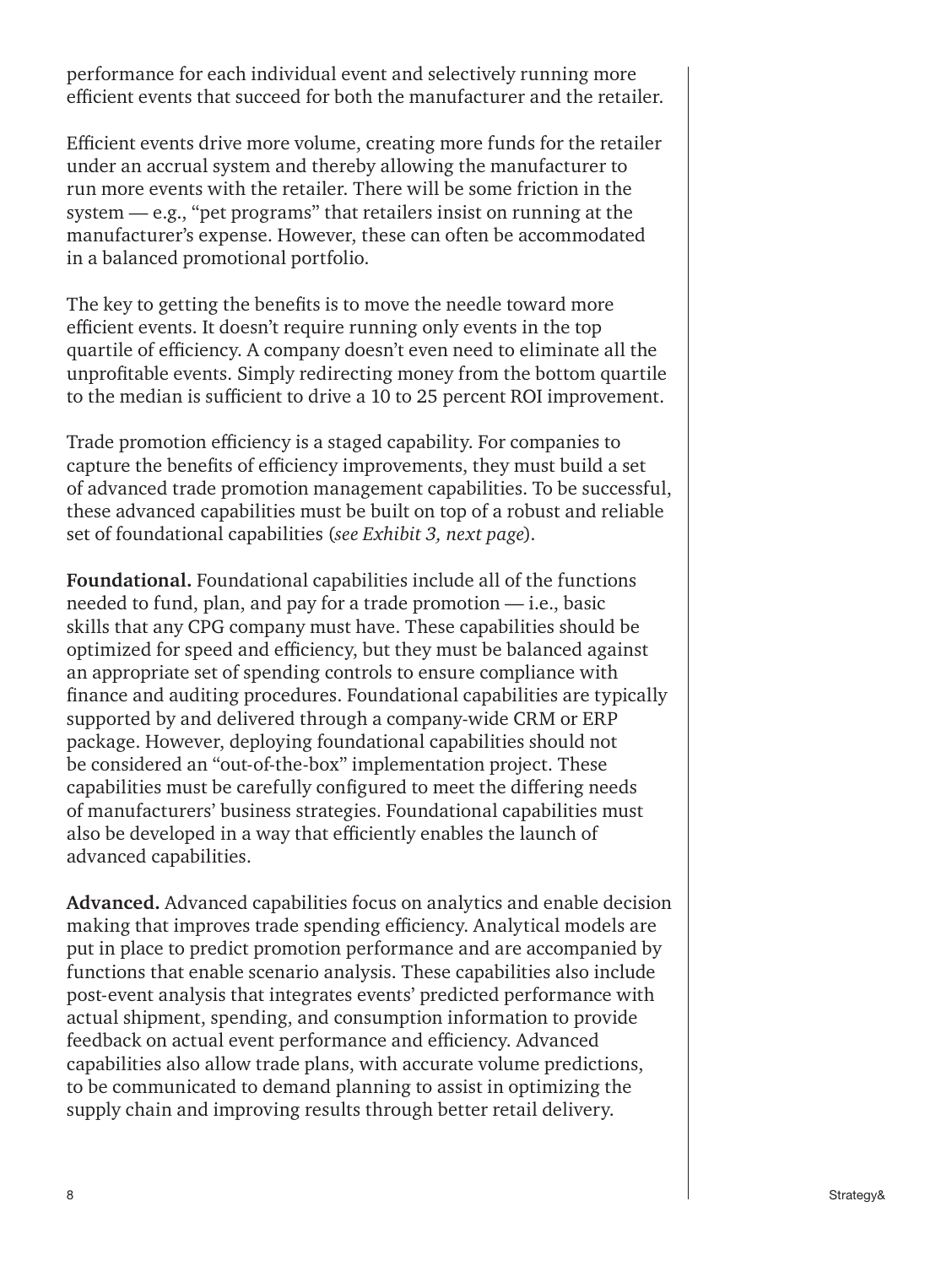#### *Exhibit 3* **Trade promotion management capabilities**



Source: Strategy&

The importance of advanced capabilities is increasing as the level of detail available from operational point-of-sale data grows. With heightened levels of accuracy, companies can begin to create and respond to consumption-based demand needs on a store-by-store level. Leading companies are beginning to build the analytics required to leverage this information to improve spending efficiency even further.

Despite vendor claims, the major systems for customer relationship management and enterprise resource planning do not have the analytical horsepower necessary to deliver advanced capabilities. Companies that have successfully deployed these capabilities have done so with add-ons, niche packages, and other customized solutions.

**Visionary.** Visionary capabilities allow manufacturers to engage in joint business planning internally across all relevant functions, such as sales, marketing, operations, and finance, to develop a single agreed-upon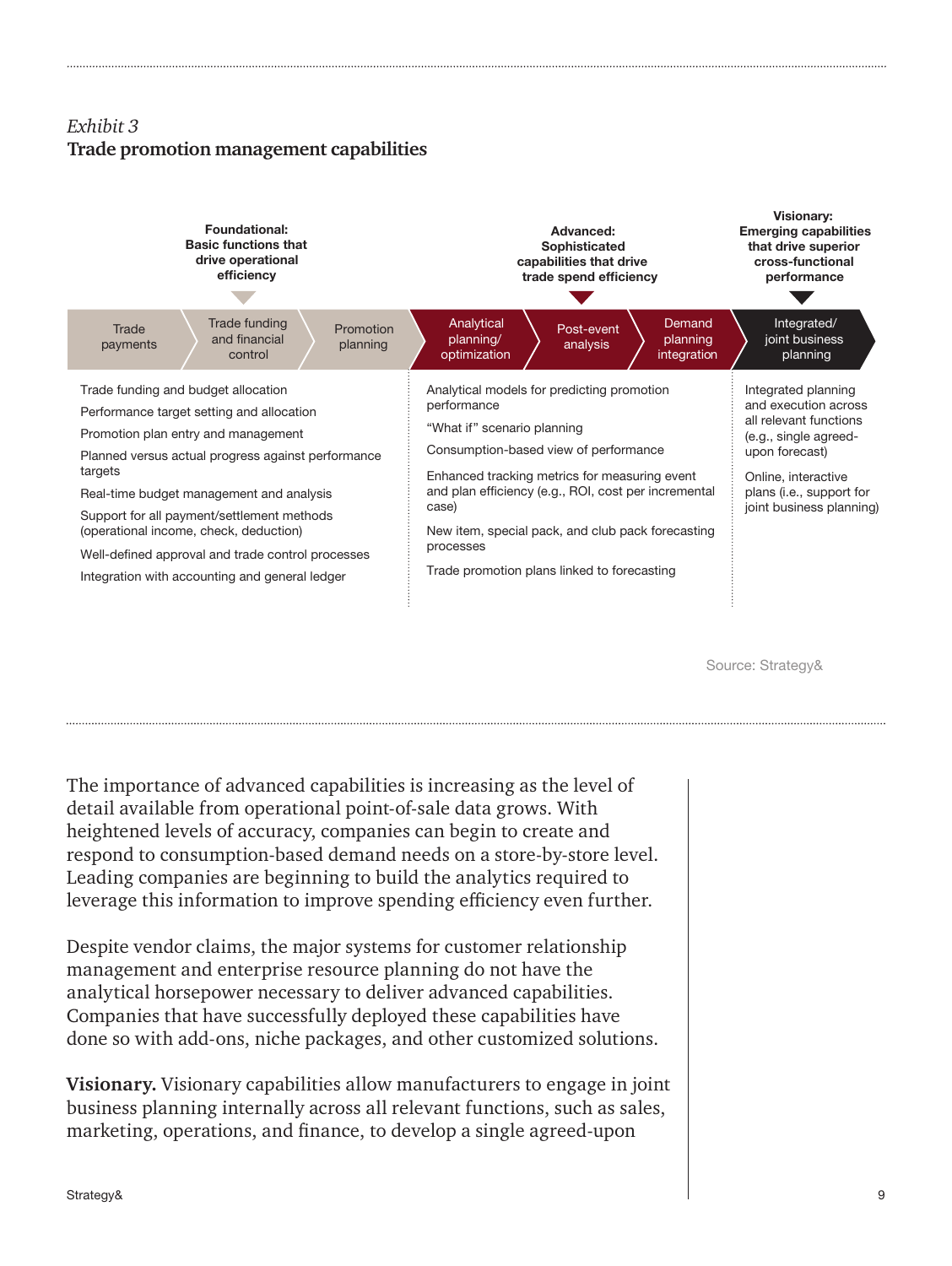forecast. Extending these capabilities to involve retailers makes trade promotion management holistic. The challenge of deploying visionary capabilities is redesigning the business to break down the traditional differences in mind-set and barriers to communication that commonly exist among various functions.

Many companies fall short of their potential because they attempt to deploy advanced capabilities without having a solid foundation. The results can be frustrating. For example, we often find tools that are configured to display advanced analytics such as ROI being deployed on top of a foundation that cannot accurately track information, producing incorrect results. Even worse, foundational capabilities are often inefficient, forcing users to spend hours simply entering and saving promotion plans. The message in building these capabilities, then, is "walk before you run." Don't start building out advanced or visionary capabilities without first putting in place the necessary foundational capabilities.

At the end of the day, optimizing the investment of several hundred million to several billion dollars in trade promotion is a critical organization capability for CPG manufacturers. The capability must be deployed using the right analytics, the right processes, the right systems, and the right organizational alignment (*see Exhibit 4, next page*).

Every organization must determine how best to build its trade promotion management capability. We have outlined the principles that underpin the business opportunity. These principles are universal, or nearly so. Unlike these principles, the manner in which the capability is implemented is highly dependent on the company.

Whether an organization uses a direct store delivery network, brokers, a direct sales force, or some mix will affect the data and the best method of control over planning and execution. In addition, a company's software application portfolio and IT strategy will have a significant impact on how the company chooses to deploy an appropriate set of trade promotion tools and systems.

By building strong foundational functions for trade promotion management, companies can incorporate more sophisticated analytics that will allow them to drive spending effectiveness, superior crossfunctional performance, and joint business planning with their retail partners. For those that make the commitment, the rewards can be significant, tangible, and timely.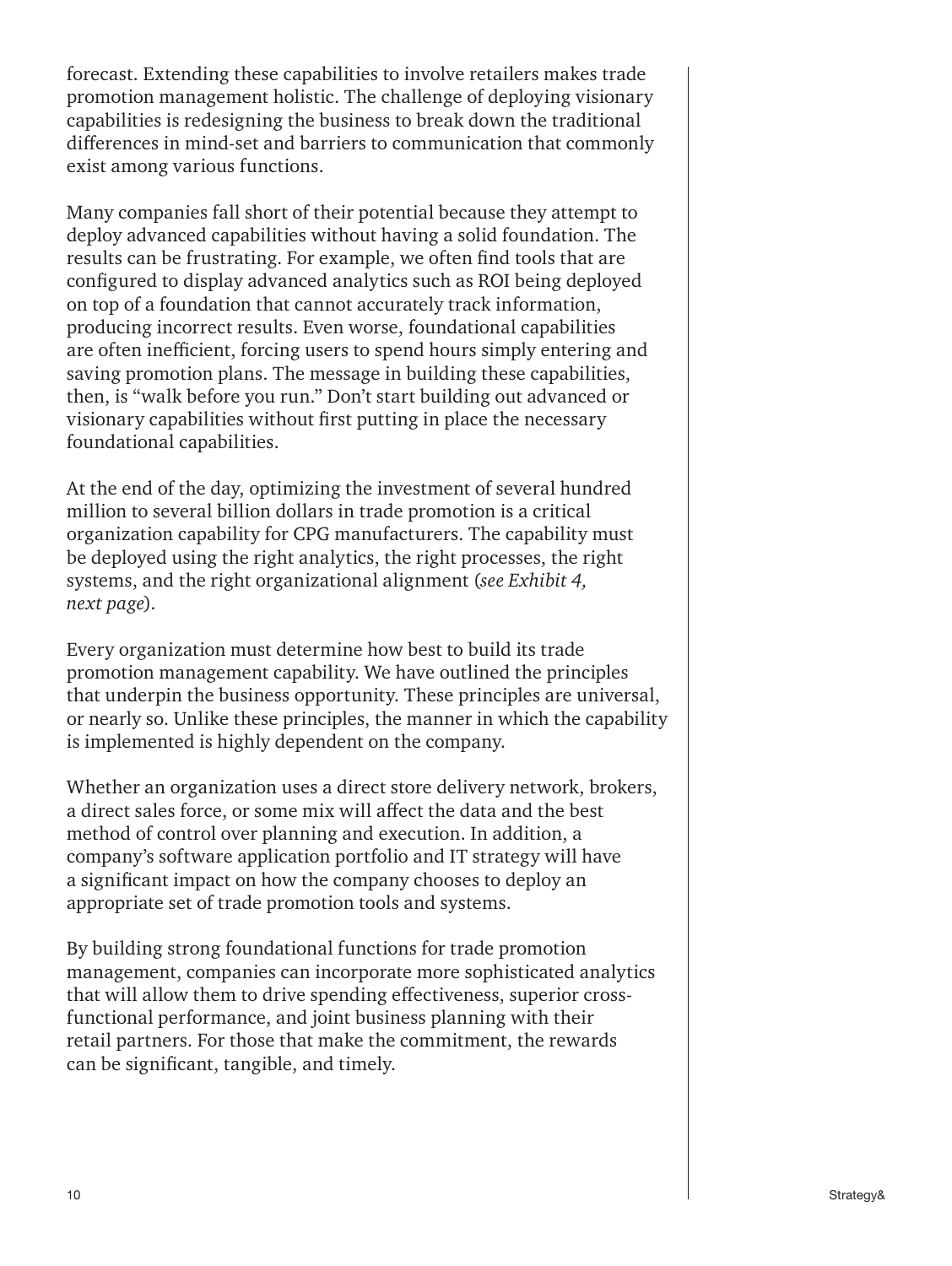### *Exhibit 4* **The building blocks of a trade promotion effectiveness capability**